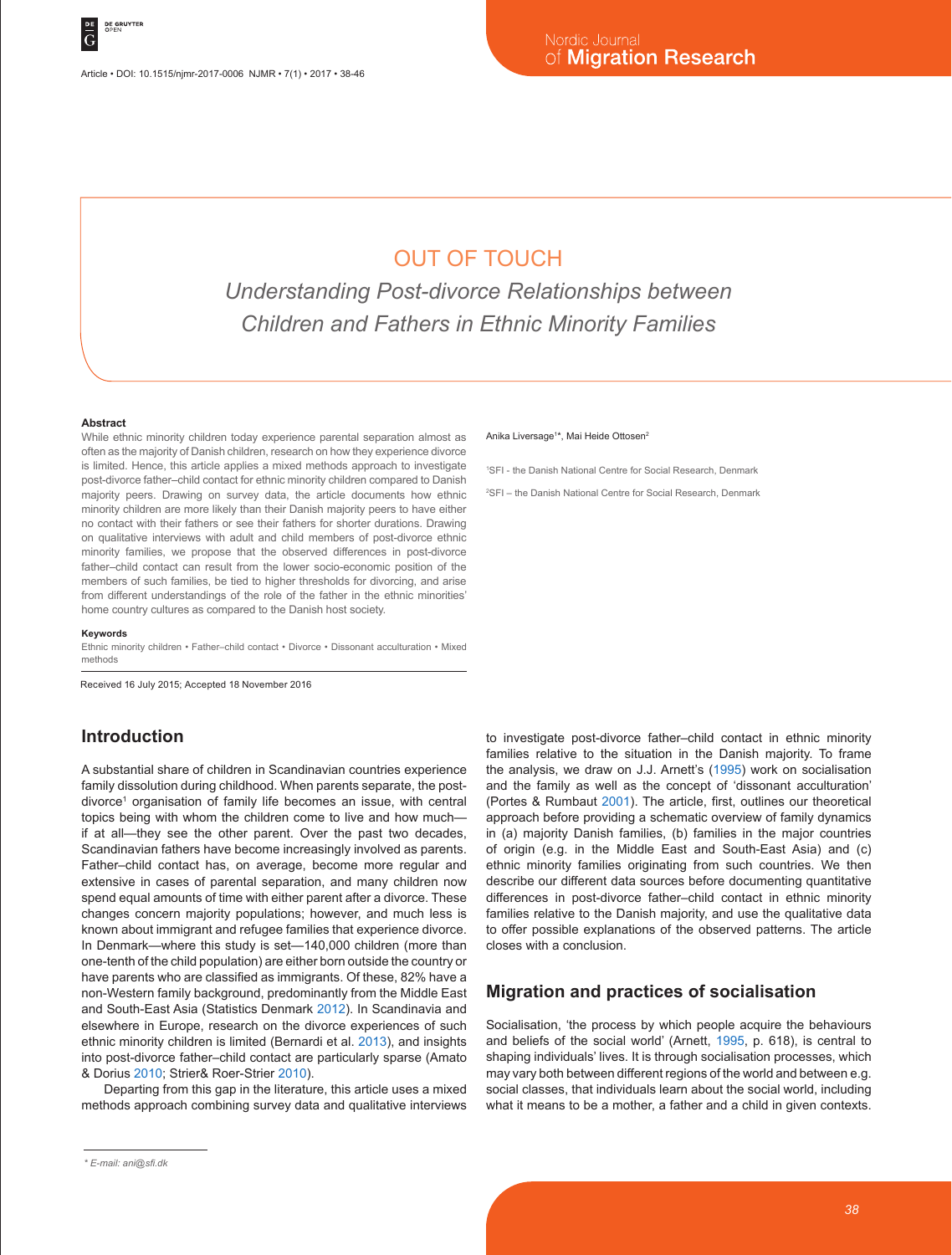While the family is central for children's socialisation, it is not the only relevant arena. According to Arnett (1995), the six sources—friends, school/work, community, media, the legal system and the general cultural belief system—also centrally contribute to socialisation. In given societies, there is often substantial correspondence between different sources of socialisation, with life within the family preparing children well for life in school and broader society. Differences between domains are also possible, however, as when friends urge individuals towards other goals than does school.

Arnett also distinguishes between cultures with 'narrow' and 'broad' socialisation practices. The former promote high degrees of obedience and conformity, and individuals are expected to follow relatively set tracks in life. In contrast, broad socialisation practices promote individualism and independence, with youngsters' subsequent tracks in life showing greater variation. These two types of socialisation are generally associated with lesser and more complex societies.

Regarding migration, ethnic minorities often live in what has been termed 'transnational social spaces', spanning the boundaries of two (or more) nation-states (Carling 2008). Family life is, therefore, affected by norms, practices and structures of both the countries of origin and destination (Reynolds & Zontini 2014). Arnett writes: 'Immigrant families frequently experience a conflict between the socialisation practices that they bring with them to their new country and the socialisation that they are exposed to in schools, the media, and the legal system' (Arnett 1995: 625). Furthermore, within families, children are more deeply affected by host-country norms than are their parents, not least due to their participation in host-country education systems and peer relations with majority children. Generational differences in socialisation may result in the 'dissonant acculturation' phenomenon (Portes & Rumbaut 2001), where parents and children come to view the world very differently, sometimes engendering substantial family conflict, especially when children become teenagers (Suárez-Orozco 2006). In movements from contexts of narrow, to contexts of broad, socialisation practices, one issue of parent–child tension may be how much autonomy and independence children should have and whether parent–child relations should be hierarchical or democratic.

# **Family life in different contexts**

To better understand children's post-divorce relationships to their fathers in the two populations—majority Danish and ethnic minority families—we begin by attending to the organisation of family life when parents live together. While ethnic minority children in Denmark have diverse origins, most come from non-Western, predominantly Muslim countries, with over half of the non-Western child population originating from Turkey, Iraq, Lebanon, Somalia, Afghanistan and Pakistan—mostly countries placed in what Caldwell (1978) has termed 'the patriarchal belt'. Encompassing Northern Africa, the Middle East and South-East Asia, these regions are characterised by principles of gender segregation and restrictive codes of behaviour for women (Kandiyoti 1988). Value surveys show that parents in these countries attribute greater importance to children's obedience and less to their independence as compared to Scandinavian parents (Halman et al. 2008; World Values Survey 2015)—indicating that socialisation patterns are generally narrower in such countries than in Denmark. The next section presents a brief and evidently somewhat ideal-typical comparison between Danish majority families, families in 'patriarchal belt' countries and ethnic minority families from such countries. We focus on family life, particularly the role of fathers, and on divorce-related practices.

Denmark is a Nordic welfare state with high levels of individual economic independence, a relatively high degree of gender equality and is a country where the state—rather than predominantly the family—supports individuals in need. Education levels are high, and women's employment rate is only a few percentage points lower than men's. The institution of marriage has limited importance and almost half of all children are born outside of wedlock (Björnberg & Ottosen 2013). Regarding gender relations, men and women are both expected to share in breadwinning and childcare. While mothers still, on average, spend more hours on childcare than fathers, the gender gap continues to narrow (Bonke 2009), and Danish fathers today take substantial responsibility for childrearing, including care for infants. Within the family, parent–child relations are relatively democratic rather than hierarchical. Divorce has become widely accepted and commonplace since the 1980s (with almost every other marriage breaking up), and many contemporary parents have themselves experienced parental separation in childhood.

In comparison, family life in the Middle East and South-East Asia, for example, is characterised less by gender equality and more by gender complementarity (Predelli 2004). Relative to Denmark, the family plays a more—and the state a less—central role for individual welfare. Education levels and labour participation figures are much lower for women than for men (ILO 2013). Regarding family practices, marriages are often entered into before spouses know one another intimately, not least due to Muslim norms against pre-marital sex (Eich 2010; Ozyegin 2009). Within families, fathers are generally expected to be breadwinners while mothers hold primary responsibility for childcare. A hierarchical relationship between spouses—where husbands are considered heads of households, have the right to unilateral divorce, or where wives need husbands' permission to be employed outside the home—is integrated into national legislation in countries such as Pakistan, Iran and Jordan (Moghadam 2008). Furthermore, in such countries, norms against divorce are generally stronger and divorce rates lower than in Scandinavia.

Regarding ethnic minority families, research documents homecountry influences in family life (Dekovic et al. 2006). Thus, a Dutch study shows that in Turkish, Moroccan and Somali immigrant families, men are more often attributed roles as breadwinners and hold primary responsibility for child discipline as opposed to participating substantially in physical childcare. The situation in such families differs from both the Dutch majority and Chinese and Surinamese immigrant families (Dekovic et al. 2006).

Besides the importance of norms and practices from countries of origin, migration processes also affect ethnic minority family life, including stresses related to migration, poverty, unemployment and the loss of linguistic skills and network support (Chuang and Tamis-LeMonda 2009; Lewig et al. 2010). Some ethnic minority men, therefore, lose the basis for their customary position as household heads, also due to women's better access to work, education and social support in the host country (Kleist 2010). Hence, power structures in ethnic minority families may tilt towards mothers and children having more—and fathers less—say in families as compared to the pre-migration situation (Pels & De Haan 2007). Studies also show that levels of divorce in non-Western ethnic minority populations in Denmark and elsewhere tend to increase over time (Qureshi 2014; Liversage 2012).

Regarding resources in the host country, the majority of parents in ethnic minority families in Denmark have immigrated as adults (mostly as family migrants or as refugees) rather than having been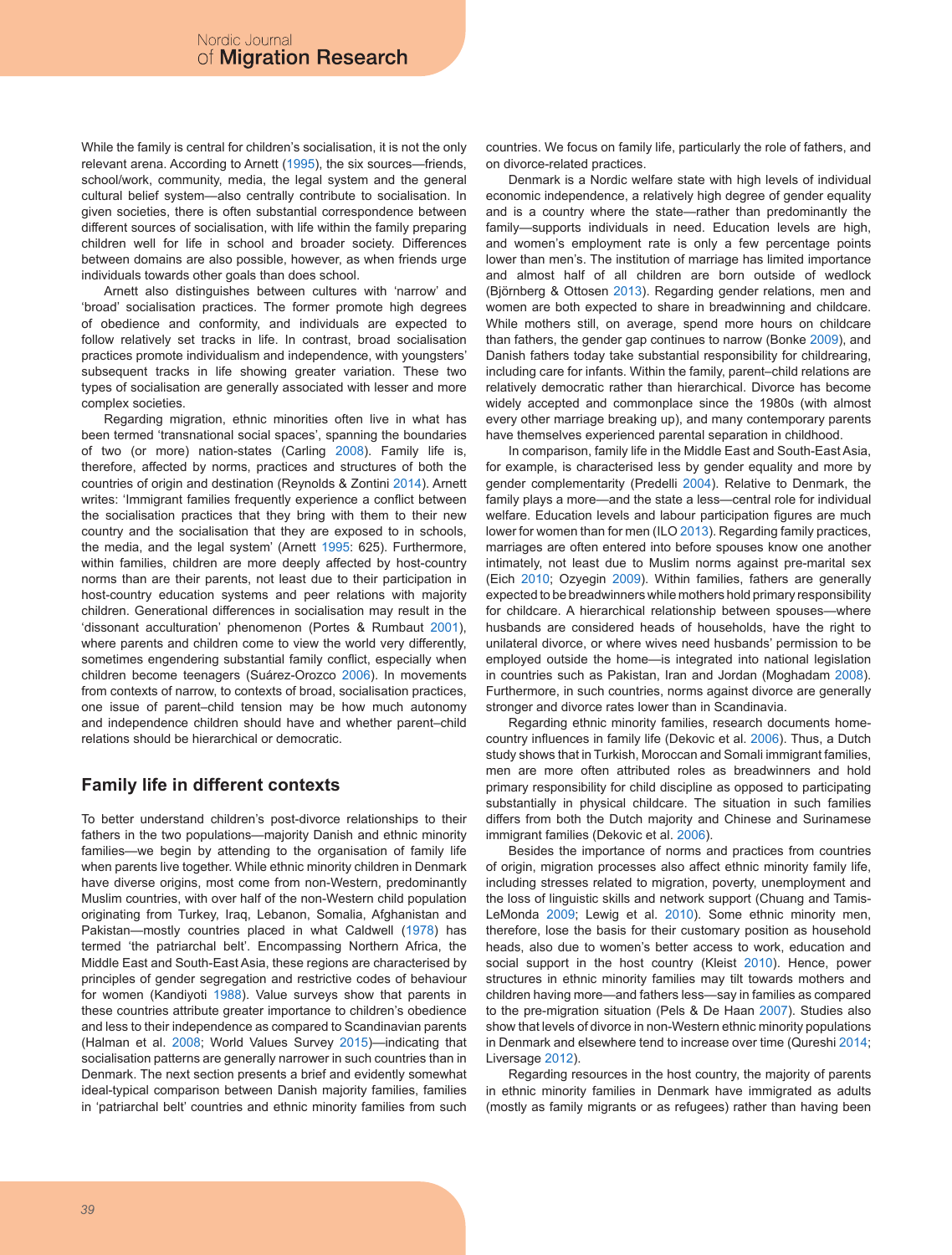born and/or raised in Denmark (Bonke & Schultz-Nielsen 2013). With levels of education being lower in the countries of origin as compared to in Denmark, many ethnic minority parents possess only limited educational resources, limiting their options in the Danish labour market.

While this brief overview of family life in different contexts does not do justice to differences due to social and other characteristics, the comparison between the situation in the Danish welfare state, in the immigrants' main countries of origin, and in ethnic minority families nevertheless provides a framework for understanding the differences in post-divorce father–child contact in the investigated populations. Before further investigating such contact, the next section describes the quantitative and qualitative data used in the analysis.

### **Methods and data**

As the 'most insightful studies in the field of transnational families are those that integrate large-scale quantitative methods with indepth qualitative understandings' (Mazzucato & Schans 2011: 709), the study combines survey and interview data. We utilise three surveys, conducted in 2013–14. The first is Children and Young People in Denmark (CYPD), a nationally representative survey on children in Denmark comprising 7,619 respondents in five age groups (ages 3, 7, 11, 15 and 19). Of these respondents, 7.2% are ethnic minority<sup>2</sup> youth. The second data source is the sixth round of the Danish Longitudinal Study of Children (DALSC), containing data gathered from 4,296 youth, who are 18-year-old majority Danes. Third, paralleling the sixth round of DALSC interviews, an Ethnic Minority Survey (EMS) was carried out with 877 ethnic minority youth, all 18 or 19 years of age, using the DALSC questionnaire. In the survey, 85% of the youths had non-Western backgrounds, in particular from Middle Eastern and South-East Asian countries.<sup>3</sup> Either the first survey (CYPD) on its own or the two latter surveys (DALSC and EMS), in combination, provide comparative insights into the situation of ethnic minority children and youth in relation to their Danish majority peers.

We also use qualitative data. Thus we draw on 62 qualitative interviews, made with 31 children, 26 mothers and 5 fathers from 34 ethnic minority families in which the parents had separated.**<sup>4</sup>** Of the children, 28 were minors (aged 9–17) and three were young adults (18–25) who had experienced divorce while children. We are not aware of other European studies that draw on interviews with ethnic minority children to investigate their divorce experiences.

We recruited ethnic minority respondents through different channels, including personal networks, 'gate keepers' in NGOs and public service provisions, and through so-called snow-balling (Browne, 2005). Gaining access to interviewees was challenging, with fathers—despite our concerted efforts—being particularly reluctant to participate. Furthermore, in cases where fathers did grant interviews, we were unable to gain access to our primary group of respondents: the children.

The families represent a range of backgrounds and experiences. Adult informants had different levels of education (high to none) and employment status. Some lived isolated lives whilst others had broad networks. Some were fluent in Danish, whereas others spoke it poorly—two interviews were conducted using professional interpreters. The interviewees represented a number of non-Western countries, with the largest groups—reflecting the composition of immigrant-origin children in Denmark—being from Turkey, Lebanon and Iraq.

In line with the general pattern (Bonke & Schultz-Nielsen 2013), the majority of the parents had come to Denmark as adults—either as family migrants or refugees. Of the respondents, three fathers and seven mothers grew up in Denmark. Two of the 34 families were 'mixed marriages', the mothers having Danish majority backgrounds. The interviews were conducted in 2013–2014, tape-recorded and transcribed. Subsequent analysis was conducted with the support of NVivo software. We found recurring narratives of the relationship between fathers and children being either difficult or having been discontinued provided inspiration for the present analysis. The next section uses survey data to compare post-divorce father–child contact in divorced ethnic minority and majority Danish families.

### **Post-divorce father–child contact: quantitative comparison**

In the CYPD data (children aged 3–19), 24% of the majority Danish children and 21% of the ethnic minority children do not live in a household with both parents.<sup>5</sup> Hence, the share of majority Danish children with separated parents is merely a few percentage points greater than the share of ethnic minority children with such experiences. Furthermore, register data studies document that the gap between how often the two groups of children experience parental divorce have shrunk in recent years (Ottosen, Liversage & Olsen 2014).

When considering post-divorce living arrangements, the survey data document substantial differences. While 16% of majority children live with fathers (and often also stepmothers), only 9% of ethnic minority children do so (CYPD data). The data also shows that while 69% of majority Danish children in divorced families have parents sharing joint legal custody, the figure for their ethnic minority peers is only 33% (DALSC/EMS data); instead, mothers usually hold legal custody over ethnic minority children.

When it comes to contact with non-residential parents (overwhelmingly fathers), survey data shows the situation for majority Danish and ethnic minority children to be as follows:

As table 1 shows, ethnic minority father–child contact is lower than in the Danish majority throughout: More ethnic minority children lose contact with non-residential parents, predominantly fathers (30% vs. 16%). When contact exists, levels are lower with shared parenting and regular contact with overnight stays being substantially less common for ethnic minority children. Thus, while 68% of majority Danish children regularly spend nights with their non-residential

*Table 1. Contact arrangements with non-residential parents among majority Danish and ethnic minority children (source: CYPD)*

|                                      | Majority<br><b>Danes</b> | <b>Ethnic</b><br>minorities |
|--------------------------------------|--------------------------|-----------------------------|
| Contact unknown                      | 7%                       | 16%                         |
| No contact                           | 16%                      | 30%                         |
| Contact without overnight stays      | 9%                       | 22%                         |
| Regular contact with overnight stays | 40%                      | 26%                         |
| Shared parenting (50/50)             | 28%                      | 5%                          |

*Note: The differences between majority Danish and ethnic minority children are highly significant as p < .0001.*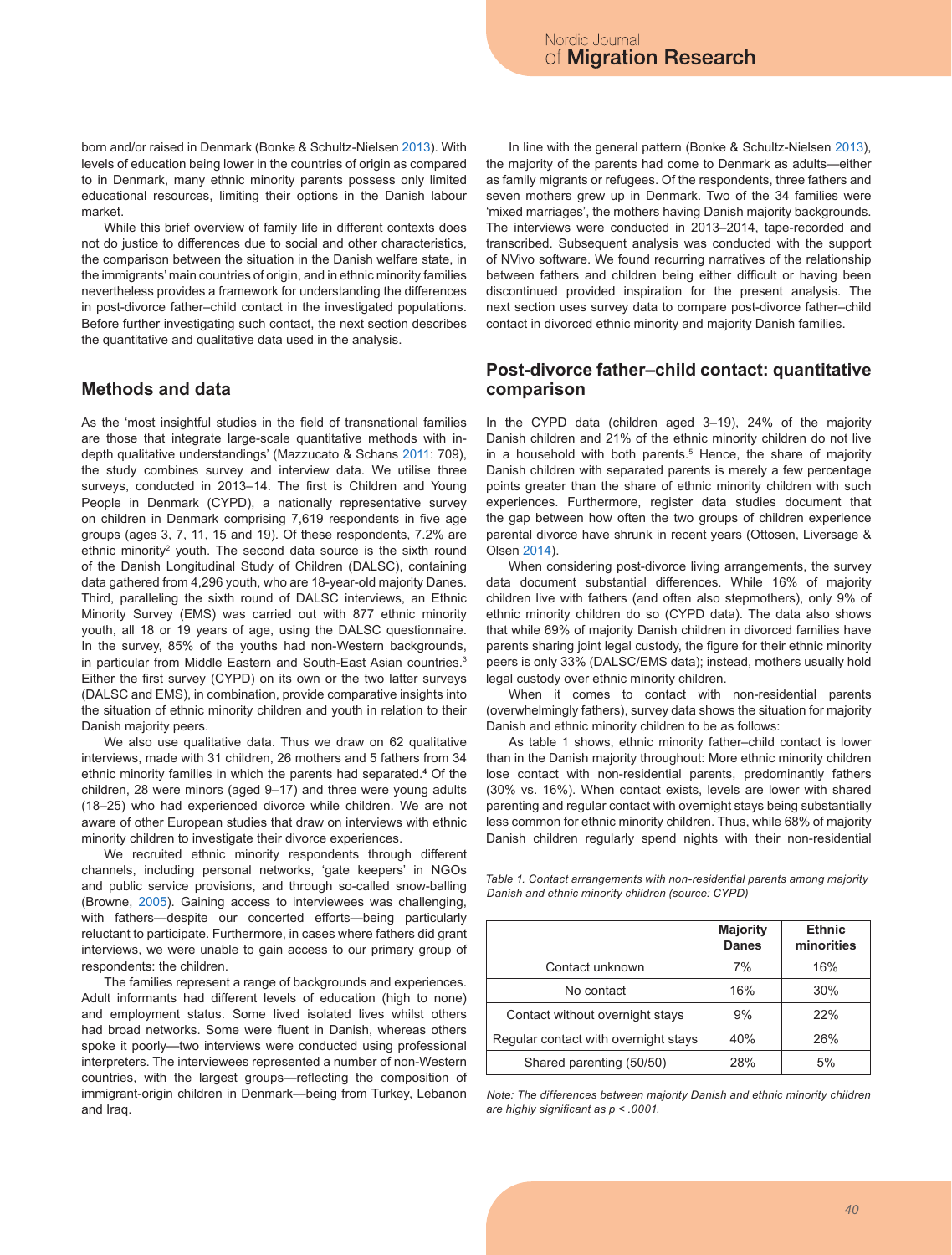parent after parental separation, predominantly fathers, only 31% of ethnic minority children do so. In order to understand the observed pattern of lower post-divorce father–child contact for ethnic minority as compared to Danish majority children, we draw on our qualitative data, focusing on the views of children and fathers.

# **Variations in father–child contact and socioeconomic position**

An initial observation in our material is the large variations in father– child contact after divorce. While some had little or no contact with fathers, others had strong, positive relationships. An example of the latter comes from 15-year-old Jaliyah.<sup>6</sup> Of her last visit to her father's place, she told the following:

I had to send an application for high school [*gymnasiet*] and he helped me ... I was supposed to write something about myself, and when people ask you to do that, you totally forget who you are. So he sat there saying: 'How about mentioning that you speak four languages?' And then I could write that down… [at my next visit] I'm looking forward to cooking with him. I like that a lot. He loves exotic foods with lots of chili and vegetables, and I also like to be creative. We really click there. It's nice.

Jaliyah was one of the child respondents who told of a supportive father who engaged in their relationship. In a majority of the interviews, however, we heard of less positive father–child relationships. Hence the remainder of the article focuses on such experiences.

One reason for lower levels of father–child contact in ethnic minority families is their lower socio-economic position as compared to the majority, as lower class position is generally associated with divorced fathers' more frequent loss of contact with their children (King, Harris & Heard 2004). Within majority Danish families, unemployed fathers have less extensive visitation schemes and more often lose contact with offspring compared to highly skilled, employed fathers (Ottosen, 2014). The lower socio-economic position of ethnic minority men as compared to the Danish majority are due to factors such as lower education and employment levels, non-recognition of home-country qualifications, lower host-county language skills and discrimination.

One example of contact with a father with limited means comes from Tayfun, a 12-year-old boy. Despite family court having ordered that Tayfun should see his father every other weekend (including sleepovers), we learned that the contact was less regular and of shorter duration, in part due to the father living in a single room in a men's rooming house. Tayfun describes how visiting his father is often 'boring', adding that:

Sometimes I spend the night at his place, others I don't. He never uses the kitchen… I have never been in it [the kitchen]—but he says that it's dirty (Tayfun, 12 years old).

The low level of material resources in many ethnic minority families also becomes evident in the shares of children in divorced families living in poverty (with household incomes below half of the country's mean income, see Keeley (2015)). While 15% of majority Danish children whose parents have divorced live in poverty, the figure for ethnic minority children is 52% (Ottosen, Liversage & Olsen 2014). The fact that ethnic minorities are commonly positioned in the lower echelons of Danish society thus contributes to explaining why levels of post-divorce father-child contact are lower amongst ethnic minorities than in the more affluent Danish majority.

# **Children seeing fathers for shorter durations**

In line with the general situation documented by the survey data, levels of father–child contact in many of the 34 families we interviewed were also low. We thus encountered only two residential fathers. In both cases, mothers were marriage migrants with one mother having moved back to the country of origin. Only one father had an equal share arrangement. Significantly, the fathers in these three families had all been raised in, and had completed tertiary degrees in, Denmark, pointing again to the importance of socio-economic resources for levels of post-divorce father–child contact.

In contrast, Mesut, a family migrant with little education, preferred the contact with his children to be of limited duration and not overnight. Shedding light on the consequences of ethnic minority men's often marginalised labour market positions, Mesut explained that while married, he worked long and irregular hours, which hampered his ability to be close with his children:

I worked in a pizzeria. Over time, I found that I could hardly recognise my children… I left home at 8 a.m. for language school, and the children were sleeping at that time. At noon I went straight to work, and I got home at midnight, after the children were asleep.

The couple had divorced 9 years earlier, and Mesut now saw his children (aged 12 and 14) the following way:

[The children] come here every other Saturday… Just the Saturday. I shouldn't have too much hard work with the children, as I live on my own. And I also work. So I pick them up in the morning, and then we're here until the evening. We have supper and have a good time together—and then I drive them back.

As Mesut was living without female company and working a lot, his children did not spend nights with him. As table 1 shows, after a divorce, only seeing their non-residential parent during the day is much more common for ethnic minority children (22%) than for Danish majority children (9%). While their time spent together was limited by majority Danish standards, Mesut nevertheless experienced having a close and stable relationship with his offspring.

That a divorced (and low-skilled) marriage migrant father could consider childcare difficult without female support also appears in an interview with the man Halil (Liversage 2014). Recently separated, Halil feared that his ex-wife mistreated their toddler son and stated that he would prefer getting custody and becoming a single father. His vision of caring for his son included female assistance, however either his mother coming to Denmark to care for her grandchild or his son being sent to live with the grandmother for a few years. Another alternative Halil considered was to hire a Russian woman to live in his home and care for the child. None of these solutions seemed particularly realistic due to Halil's insecure post-divorce residency status and Denmark's generally strict immigration rules. The fact that Halil was considering these solutions nevertheless demonstrates his difficulties in envisioning caring for his son without female support (Liversage 2014).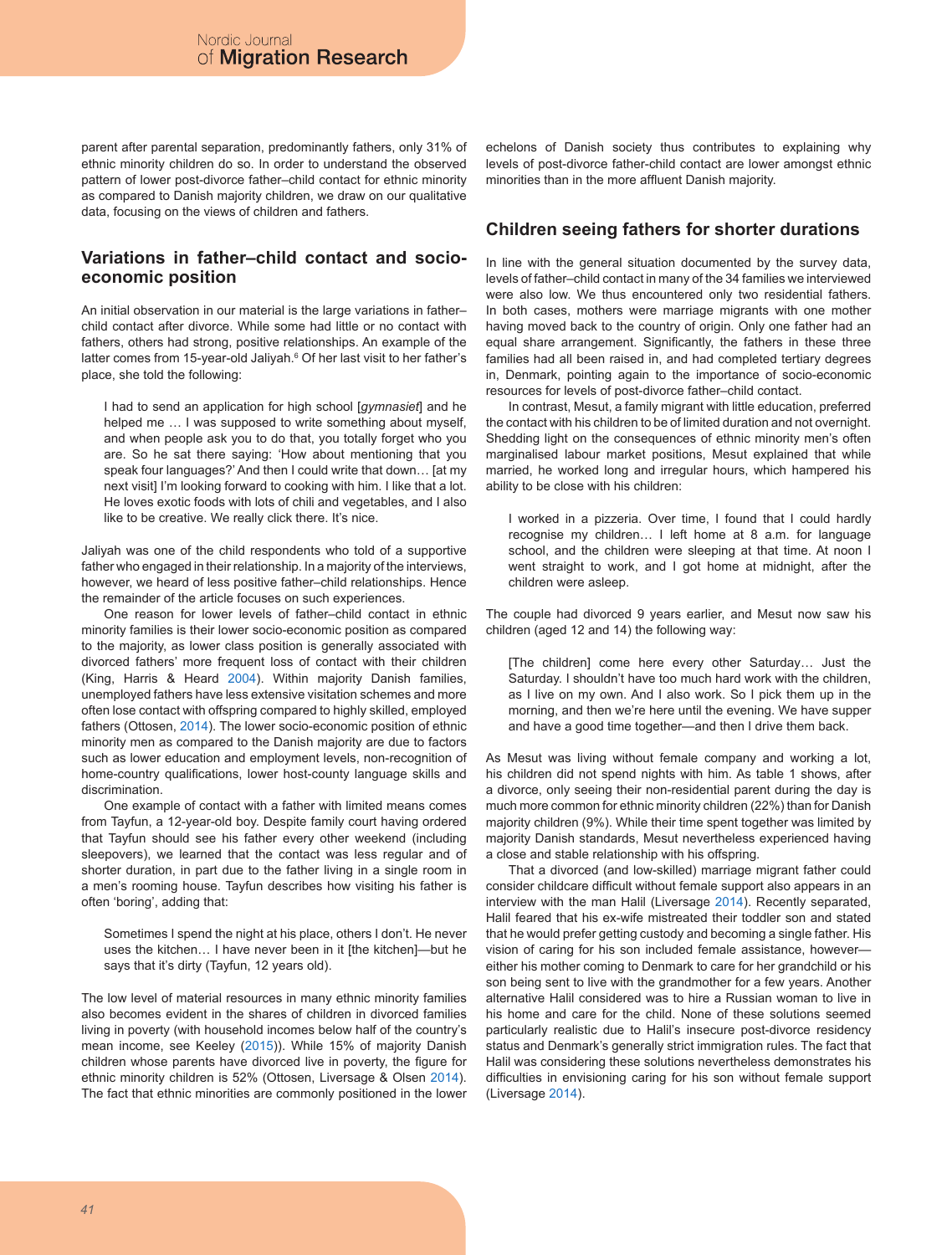## **High-conflict divorces lead to limited father– child contact**

In divorced ethnic minority families, the relative positions of the mother and father may be strongly influenced by their immigration background and status. When women arrive as family migrants, they may have more restricted access to divorce than both ethnic minority women raised in Denmark and marriage migrant men. The reason is that marriage migrants may have to return to their country of origin if they divorce before the end of a lengthy probationary period (presently six years) with such a return generally being much harder for women as compared to men (Liversage 2013). That some marriage migrant women seem to have a high threshold for divorce can also be tied to their having being socialised in home-country contexts with strong norms against divorce and to high levels of dependency on ethnic minority networks, due to limited Danish skills. Hence, weakly positioned in Denmark, such women may remain in abusive relationships rather than file for divorce.

We heard several stories of immigrant mothers—who left marriages only if they were really troubled—and their children otherwise putting up with men's violence, mental problems and/or substance abuse for years before mothers literally fled the common home (see also Danneskiold-Samsøe et al. 2011). Both children and their mothers often spoke of men having shown little care for children while the parents lived together—a lack of engagement also contributing to such fathers having fragile post-divorce relationships with their children. That divorce in ethnic minority families not uncommonly includes prior experience with domestic violence aligns with studies of Indian families in the UK (Das 2012), Turkish and Iranian families in Sweden (Akpinar 2003; Darvishpour 1999) and other studies (Hyman, Guruge & Mason 2008; Sinha 1998).

Shada, age 25, underwent such experiences. She told of growing up in a 'violent hell' until her mother fled the family home when Shada was eight. Subsequently, her father—applying for visitation rightsmet with his children in family court, which led to the following:

[My father] came into the room, and I jumped up and started to scream, because I was afraid that he would hit me. Especially now, where we had run away and sided with the Danes, which was also kind of taboo. My little brother jumped up and hung on to the social worker, and they could see it wasn't so great, so they threw out my father and tried to comfort us. They wanted to know why we reacted like that… I kept repeating that I was afraid and that [my father] beat us. [On a visit to the family home…] my brother had gotten hold of a coil of cables and wires that my father hit us with. It was about a metre long. [My brother] was six years old and he showed it, saying 'this is why I don't want to go back to my father'…. Afterwards, we were just doing well with my mother [and did not see my father].

Whilst amongst the harsher experiences in our material, this experience of prolonged dominance and violence preceding divorce is also documented elsewhere (Das 2012; Guru 2009; Guruge et al. 2010). In fact, according to Danish police statistics, ethnic minority women file more than twice as many complaints of spousal abuse per capita as do majority Danish women (Helweg-Larsen 2012: 47). Shada's comment that leaving their father and 'siding with the Danes' was 'taboo' also brings out the potential conflicts between two frames of reference co-existing in transnational social space: According to home-country norms, a wife should not divorce. In contrast, her doing so was fully acceptable according to host-country norms, with Shada's mother even receiving both financial and legal support.

As discussed above, the class position of ethnic minorities in Denmark is often lower than their majority counterparts, and studies show that domestic abuse is more common amongst individuals who are unemployed or outside the labour force (Helweg-Larsen 2012: 48). Other factors conditioning domestic abuse in ethnic minority families may be stresses resulting from migration, status loss in the new country and social isolation (Lewig, Arney & Salveron 2010; Szczepanikova 2005), as well as relatively high levels of domestic violence in countries of origin (Douki et al. 2003; Kocacik, Kutlar & Erselcan 2007). Immigrant fathers may also feel their positions undermined by wives receiving state support or entering the labour market (Liversage 2014; Strier & Roer-Strier 2010), leading some to seek to assert their dominance within the private sphere. In refugee families, traumatic experiences may exacerbate the situation (Lewig, Arney & Salveron 2010). Class issues, dysfunctional marriages, poor pre-divorce relations between fathers and children and a high threshold for divorce may thus also contribute to explaining the lower post-divorce levels of father–child contact amongst ethnic minorities.

### **Contact between fathers and children breaking off**

As table 1 shows, 30% of ethnic minority children (compared to 16% of Danish majority children) have no contact with their nonresidential parent, predominantly fathers, following the separation of their parents.7 This might partly be due to such fathers being barred contact with their children (as in Shada's case). Our interviews indicate, however, that fathers themselves commonly opted out of retaining contact with their children.

With fathers having fewer responsibilities for childcare when parents live together, it seemed as though some had limited understanding of their children's needs in the post-separation situation, including the need for contact with both parents. Hence, we frequently heard of fathers who remarried shortly after divorce (often with marriage migrant wives)—a phenomenon termed 'swapping families' (Kalmijn 2015). Such fathers hereby again became part of two-parent families, sometimes with limited space for children from former marriages. One example hereof concerned a father who had discontinued contact with his three children for a period after the divorce. After he remarried, his children (aged 3–11) began seeing him every other weekend, as there was now a woman in the father's flat. After a few months, however, this arrangement was discontinued: During one weekend visit, the youngest child had gotten up early to watch television. This led to a row with the father and his new, pregnant wife, ending with the father kicking the three children out of the house, leaving them to walk back to their mother in their pyjamas. According to the children's mother, the father had expressed no interest in seeing his children since this incident.

Twelve-year-old Jenna tells a similar story of a father showing limited empathy for the needs of his young child. She told that when she was seven, her mother left her father, taking Jenna and her sister to a woman's shelter for a year. After the mother got a flat to live in, Jenna began sorely missing her father. A contact arrangement was set up for her, with the following incident---while Jenna was on a weekend visit to her father––occurring shortly afterwards.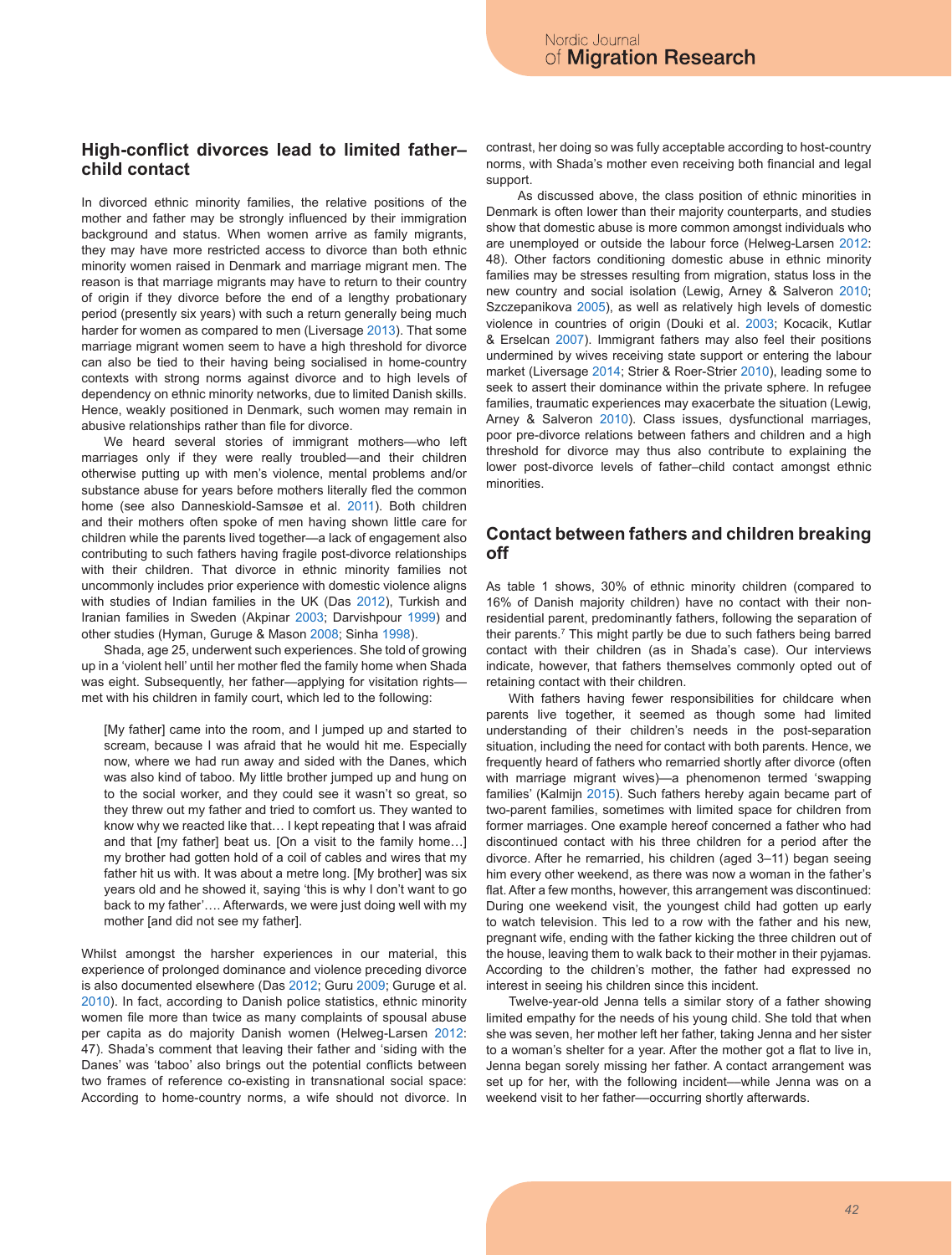I wanted to call my mum to say goodnight, and [my father] got really upset about that. Then he said 'call your mum', but she didn't pick up the phone because it was late. Then he said: 'Go down and wait for her, and I'll call her' but he didn't do so. [After waiting on the street in the cold for a while, Jenna walked back up to the father's apartment, and] …knocked and knocked on the door but he didn't open. And in order not to hear me, he turned on the vacuum cleaner. And I knocked and I just wanted to smash that door. And I cried a lot.

Subsequently, contact between Jenna and her father was suspended for a prolonged period.

Incidents such as this can be linked to some fathers' lack of experience with being primary caregivers and having limited understanding of children. Another reason might be that children do not live up to fathers' expectations regarding obedience. For their part, children may expect a more caring and democratic relationship with their fathers. Such different understandings of how the father–child relationship should be constituted can also contribute to explaining the lower levels of post-divorce father–child contact amongst ethnic minorities, as documented in the survey data.

# **Dissonant acculturation**

Our data also indicates that dissonant acculturation can be accentuated by divorce and deepen the gulf between fathers and children: Fathers have often been socialised according to home country norms and practices, whereas the divorces—usually initiated by the mothers—themselves constitute a break with home-country norms regarding divorce. After parental separation, children mostly came to live in, and thereby became socialised in, female-headed households, which in themselves were emblematic of the higher levels of individual independence found in Denmark. Furthermore, as Arnett (1995) points out, socialisation also occurs in, for example, peer groups and school, resulting in further host-country influence in the lives of the ethnic minority children and contributing to shaping their expectations of father–child relations.

In fact, some children expressed a wish for more engaged parenting from their fathers, observed as being the norm for majority Danish peers with divorced parents. As 14-year-old Ali explains:

I have Danish friends who live with their fathers every other week. Their fathers trust them, spend time with them. Most immigrant fathers only think about work, and nothing else. The children must wait… Most pizza-men leave at ten in the morning like my dad did before my parents separated. He came back at midnight… so I only saw him lying in the bed in the morning, asleep. And on Mondays, which was his day off. Otherwise, I didn't see my father.

Mirroring Mesut's narrative of working long and irregular hours, Ali's father was also often absent from the family—experiences aligning with general findings on the working lives of ethnic minorities (Ochocka & Janzen 2008; Roer-Strier et al. 2005). Hence, linked to the marginal labour market position of many ethnic minorities, such working lives may contribute to explaining the lower levels of postdivorce father–child contact.

While Ali talks about seeing his father, his slightly younger sister had not seen her father for two years. The father–daughter break, which resulted from a family conflict during a holiday, troubled Ali, and he sought to reunite his father and sister. Hence, Ali had recently told his father that he

… has to start seeing my sister. Because I can see that he wants to and I can see that she wants to.… I've asked my father: 'Can't you do it [i.e. apologise]?' And he says: 'I'll feel like a laughing stock in front of my own daughter if I go to her saying that I'm sorry'. He keeps repeating that.… But why should my sister [apologise] when all the shit is his fault? My sister didn't do anything [wrong].

Ali wanted to end the family conflict by getting his father to apologise to Ali's sister. The father refused to do so, however, due to the context of the hierarchical parent–child relationship into which he had been socialised. Conversely, Ali and his sister had received central socialisation influence from the Danish context. Given the relatively democratic parent–child relationship in Denmark, an apology is not considered something with which a father should struggle. This clash between opposing understandings of father–child relations thus appears to underlie the stalemate regarding the apology in question within Ali's family.

Ali was not the only interviewed child trying in vain to make a father apologise to a sibling. We heard something similar from Jenna (who had been locked out of her father's apartment years earlier, see above) and her sister. The sisters had reconnected with their father some years ago, even though he often told them not to come visit him. 'We go there anyway… that's not his decision alone', as the older sister Gül put it. Mirroring Ali's experiences regarding conflicts over an apology, Jenna shared the following recent events:

- Jenna: [When visiting our father] my older sister suddenly said: 'Remember when you kicked her [= Jenna] out?', and then he replied: 'we shouldn't talk about such things'. And then she said: 'You have to answer me now… you have to apologise to her'. And then my father reacted: 'Don't talk about it all the time', and then he left the room. And I keep telling my sister not to do it anymore… I don't want to talk about it—it makes me upset to talk about it.
- Interviewer: So you prefer to forget it?
- Jenna: No, I don't want to forget it, because then I somehow forget how bad a father he has been.

Exemplifying independent offspring, raised primarily by single mothers in Denmark, children such as Ali and Jenna's older sister Gül sought to get what they wanted from their fathers (including apologies), even though this was not always possible and could lead to both children and fathers becoming frustrated over the relationship and (as in Ali's family's case) be implicated in prolonged periods with no father-child contact at all.

A final example of a daughter's longing for independence as opposed to her father's wish for conformity to his expectations comes from Amal. Amal's young mother had originally been forced to marry Amal's father, who was substantially older than herself. After becoming pregnant, Amal's mother left her husband, fleeing to Denmark with her own parents. Amal was born in Denmark and the socialisation of father and daughter thus indeed occurred in different contexts. When Amal was eight, her father left his country of origin for another Scandinavian country. Subsequently, he contacted the Danish family court, requesting contact with his daughter. Amal recounts her meeting with her father in the Danish family court: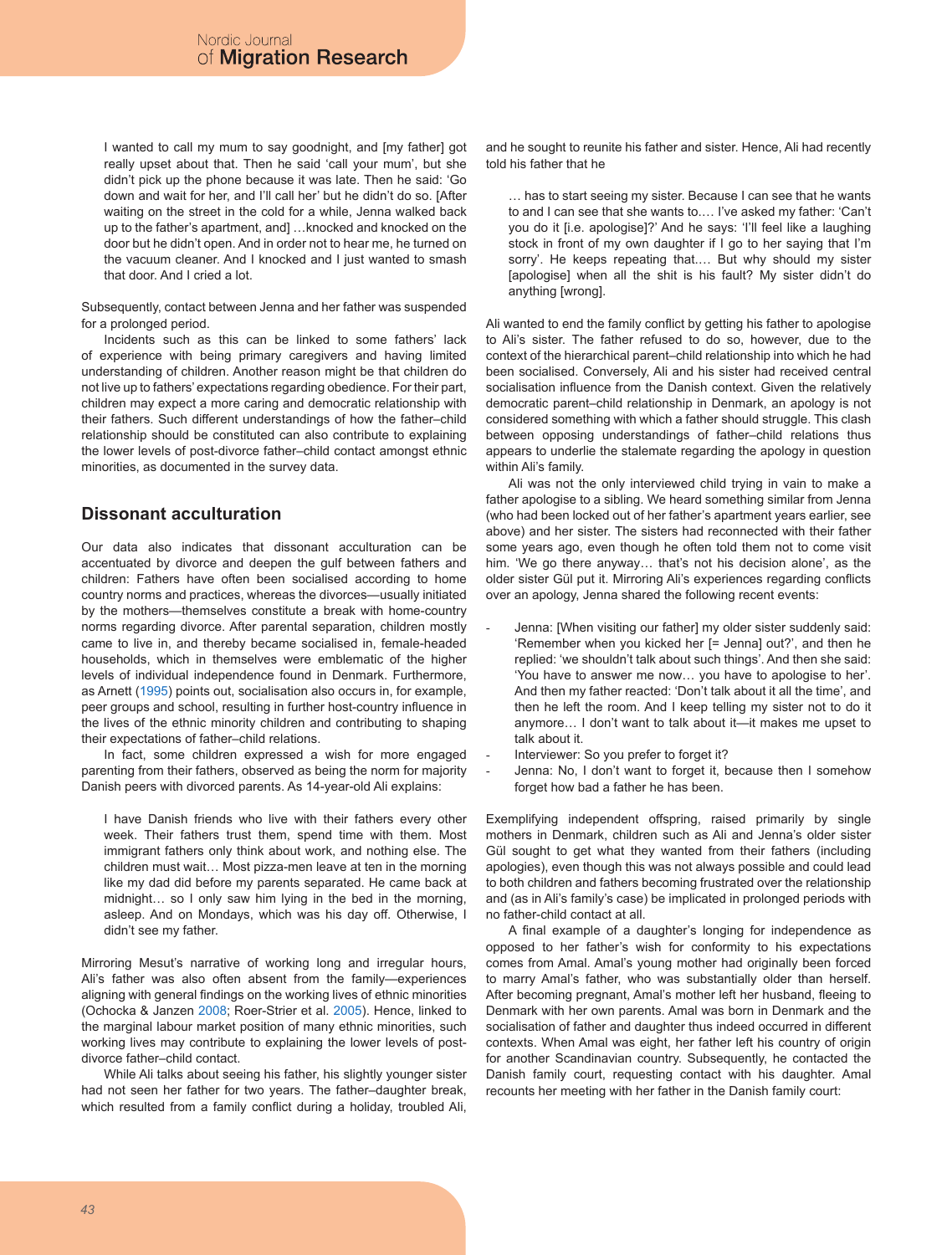I found out that he just wanted me to go to [X-country], wear a headscarf, go to Quran-school, marry early and all that... He didn't like that I wore shorts. He wanted me to close my jumper, and whatever… And of course I got angry and tried to explain to him that I didn't want that and that it wasn't his life. That I just wanted to be totally normal and—being born in Denmark—I felt a bit Danish… He got upset, obviously [but] I just said that I didn't want to be in contact with him. Incredibly enough, he was okay with that. And that was it—I didn't see him again.

In the home-county context with narrow socialisation (Arnett 1995), a girl should dress in a particular way and her path to adulthood should include early marriage. Amal, raised in Denmark, saw life differently and, being 'a bit Danish', expressed her views equivocally. The quoted encounter can thus be read as a case of dissonant acculturation in which father and daughter have grown far apart. Also lacking emotional ties, Amal rejects her father's wish for contact, which he accepts without further ado. A case like Amal's thus enters into the much larger share of post-divorce ethnic minority children who have no contact with their fathers (about double the share in the Danish majority). In some cases, fathers and children have grown so far apart that forging a meaningful relationship seems unimaginable.

# **Conclusion**

There is a growing body of literature on children of divorce and a general recognition of the potential negative impact parental separation may have on children, for example in terms of prolonged exposure to high levels of parental conflict, and loss of access to resources. However, the literature is overwhelmingly based on data from ethnic majority children, with little being known about the similarities and differences to children with ethnic minority backgrounds. This lacunae in the research is partially due to divorce being a relatively new phenomenon amongst ethnic minority families but can now – as the present study shows – be addressed through analysis drawing on both quantitative and qualitative methods.

Hence, regarding post-divorce father–child contact, the quantitative data of the present study shows that ethnic minority children have less contact with their fathers after divorce than do children from the Danish majority. Thus, as compared to their majority peers, larger shares of post-divorce ethnic minority children have no contact with their fathers, fewer of them live with their fathers or enjoy equal share arrangements with both parents, and fewer see their fathers regularly with overnight stays.

Qualitative interviews in non-Western ethnic minority families where parents have separated indicate that a variety of reasons underlie the more fragile father–child relationship in such families. This is partly due to the lower socio-economic position of non-Western ethnic minorities in Denmark, as having fewer resources is associated with less extensive post-divorce father–child contact. Furthermore, the combination of strong norms against divorce, the typically marginal position of ethnic minority women in Danish society, and stresses resulting from migration and marginalisation may lead to some ethnic minority marriages breaking up only after women (and sometimes children) experiencing prolonged violence. Related to this phenomenon, some ethnic minority fathers become cut off from their children after marital break-up.

Other reasons arise from difference in norms and practices regarding family life in the home and host countries. In Denmark, most ethnic minority families originate from the 'patriarchal belt' countries of the Middle East, South-East Asia and Northern Africa. Such countries generally display patterns of gender complementarity, with women being considered the primary family caretakers and men the breadwinners. While Danish society places high value on independent children, greater emphasis is typically placed on obedience in these countries. Furthermore, divorce may in itself be considered a break with home-country norms and practices, parents often have had little exposure to ways of practicing post-divorce parenthood. Moreover, fathers often have limited experience with the practicalities involved in having primary responsibility for children, which may inhibit their capacity to--- and maybe motivation--- for having extensive contact with children after separation. In fact, in several cases, children and mothers expressed that they wished for more extensive father-child contact than they were actually experiencing.

Other reasons for the lower levels of father–child contact may be both class issues and the occurrence of dissonant acculturation, with children having been more deeply affected by Danish norms and practices than their fathers. In such families, conflict may result from the two generations holding different expectations regarding the father–child relationship, sometimes leading to contact being discontinued altogether.

In combination, these different and often intertwined reasons along with the physical separation of family members, which may also be associated with processes of migration—can contribute to explaining the documented pattern of substantially lower levels of post-divorce contact between fathers and children with ethnic minority backgrounds as compared to the situation found in the Danish majority.

**Anika Liversage** is a senior researcher at SFI – the Danish National Centre for Social Research. Her research interests are immigrant family relations, attending to issues of gender and power. She has particularly worked with issues of marriages and divorces, investigating the interplay between e.g. family networks, residency status, and dependency on religious authorities for ending 'limping marriages'. Recent contributions include "Silenced Husbands: Muslim marriage migration and masculinity" (with Katharine Charsley, *Men and Masculinities*, 2015) and "From Work to Welfare: Institutional Arrangements Shaping Turkish Marriage Migrants' Gendered Trajectories into a New Society" (with Vibeke Jakobsen, *International Migration Review*, 2016).

**Mai Heide Ottosen** is a senior researcher at SFI – the Danish National Centre for Social Research. She works within the field of sociology of families and sociology of childhood. Among recent contributions are: "Long-term impacts of early paternal involvement in Denmark: What happens after nuclear family dissolution?" (chapter in edited book, *Polity Press*, 2014); "Challenges for future family policies in the Nordic Countries" (book, co-edited with Ulla Björnberg, *SFI*, 2013) and "Patterns of Partnership and Parenthood. Experience, approaches and readiness towards commitment and creating a family" (chapter in edited book, *Routledge*, 2013)

#### **Notes**

1. Not all family break-ups involve legal divorce, as not all parents have been married. We use the terms 'break-up' and 'divorce' to cover parents no longer living together regardless of civil status.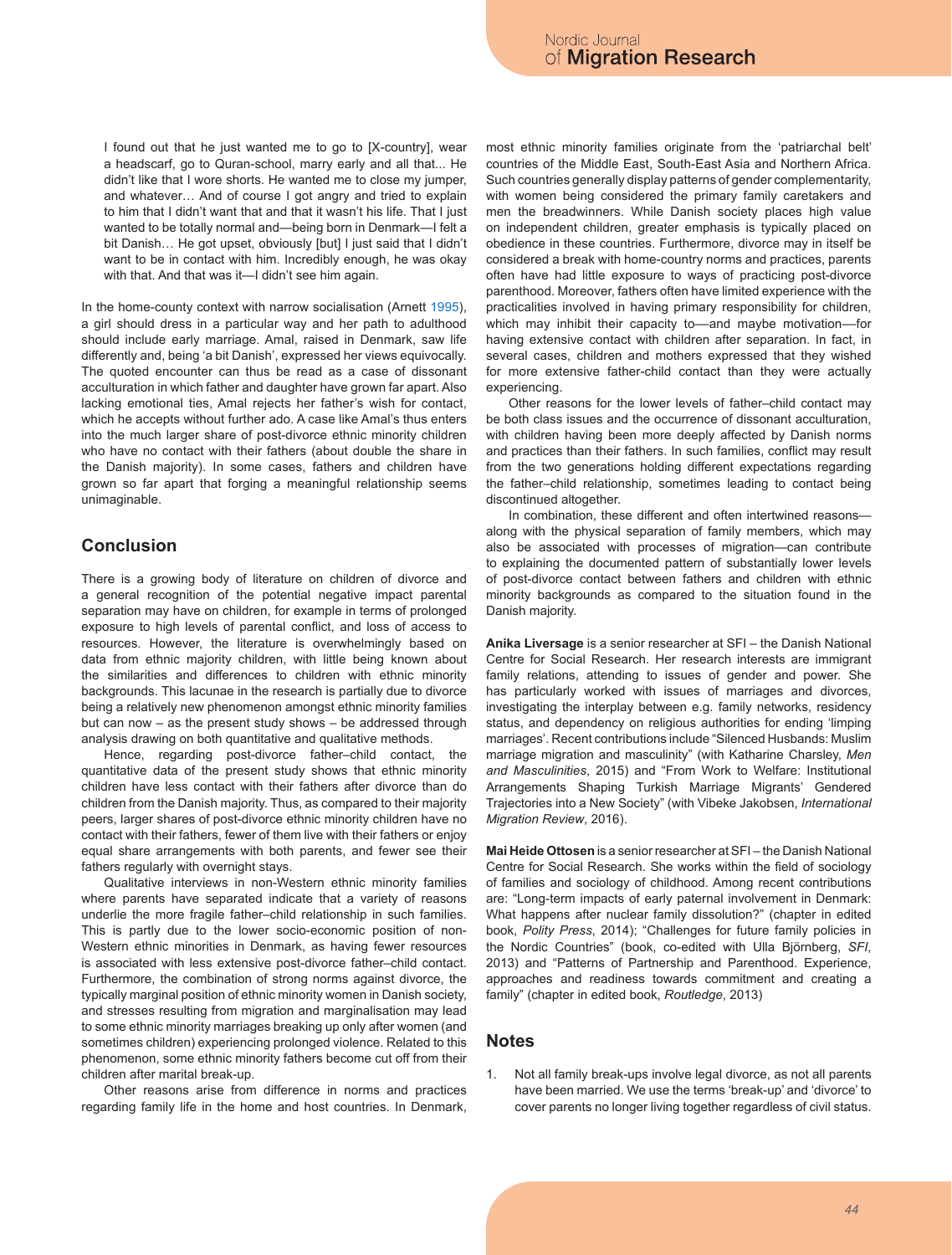Nordic Journal of Migration Research

- 2. We define ethnic minority youth as either having been born in Denmark of immigrant parents or having immigrated themselves; see Statistics Denmark (2012).
- 3. Response rates among ethnic minorities are generally lower than in majority populations (Deding et al. 2008). Thus, in Children and Youth in Denmark, the response rate was 69% in total, but lower amongst ethnic minority children than majority Danish children. In The Danish Longitudinal Study of Children, 72% of the Danish majority children had been part of the investigation throughout all six waves. In the Ethnic Minority Survey, the response rate was 43%.
- 4. The study was funded by the Egmont Foundation.
- **References**

- Akpinar, A 2003, 'The honour/shame complex revisited: Violence against women in the migration context', *Women's Studies International Forum*, vol. 26, no. 5, pp. 425–442.
- Amato, PR & Dorius, C 2010, 'Fathers, children and divorce', in *The Role of the Father in Child Development*, ed. ME Lamb, Wiley, Hoboken, pp. 177–200.
- Arnett, JJ 1995, 'Broad and narrow socialization: The family in the context of a cultural theory', *Journal of Marriage and the Family*, vol. 57, no. 3, pp. 617–628.
- Bernardi, F, Härkönen, J & Boertien, D 2013, 'State-of-the-art report. Effects of family forms and dynamics on children's well-being and life chances: literature review', *Families and Societies: Working Paper Series* 4(2013).
- Björnberg, U & Ottosen, MH (eds) 2013. *Challenges for future family policies in the Nordic Countries*,SFI – the Danish National Centre for Social Research, Copenhagen.
- Bonke, J 2009, *Forældres brug af tid og penge på deres børn*, University Press of Southern Denmark, Odense.
- Bonke, J & Schultz-Nielsen, ML 2013, *Integration blandt ikke-vestlige indvandrere – Arbejde, familie, netværk og forbrug*, RFF and University Press of Southern Denmark, Odense.
- Browne, K 2005, 'Snowball sampling: Using social networks to research non-heterosexual women'. *International Journal of Social Research Methodology*, vol. 8, no. 1, pp. 47-60.
- Caldwell, JC 1978, 'A theory of fertility: From high plateau to destabilization', *Population and Development Review*, vol. 4, no. 4, pp. 553–577.
- Carling, J 2008, 'The human dynamics of migrant transnationalism', *Ethnic and Racial Studies*, vol. 31, no. 8, pp. 1452–1477.
- Chuang, SS & Tamis-LeMonda, C 2009, 'Gender roles in immigrant families: Parenting views, practices, and child development', *Sex Roles*, vol. 60, nos. 7–8, pp. 451–455.
- Danneskiold-Samsøe, S, Mørck, Y & Sørensen, BW 2011, '*Familien betyder alt*'*. Vold mod kvinder i etniske minoritetsfamilier,*  Frydenlund Publishers, Copenhagen.
- Darvishpour, M 1999, 'Intensified gender conflicts within Iranian families in Sweden', *Nora: Nordic Journal of Women's Studies*, vol. 7, no. 1, pp. 20–33.
- Das, C 2012, 'Barriers and supports to divorce for victimised British-Indian mothers and consequences of divorce: Narratives of British-Indian adult children of divorce', *Child Care in Practice*, vol. 18, no. 2, pp. 147–164.
- Deding, M, Fridberg, T & Jakobsen, V 2008, 'Non-response in a survey among immigrants in Denmark', *Survey Research Methods*, vol. 2, no. 3, pp. 107–121.
- 5. As compared to the situation for 3-19-year-olds, when looking at youth who are all 18 years old, more have experienced divorce: Amongst the 18-year-olds still living with at least one parent (as opposed to living on their own), 33% of ethnic minorities and 36% of majority Danes have separated parents. Within these subgroups, 19% of majority Danish youth and 11% of ethnic minority youth live with their fathers (DALSC/EMS data).
- 6. All names are pseudonyms. Details may have been altered to protect respondent anonymity.
- 7. As shares where contact is unknown are also larger in ethnic minority families, the discrepancy between the two groups may be even greater.
- Dekovic, M, Pels, T & Model, S 2006, *Child rearing in six ethnic families: The multi-cultural Dutch experience*, Edwin Mellen Press, Lewiston.
- Douki, S, Nacef, F, Belhadj, A, Bouasker, R & Ghachem, R 2003, 'Violence against women in Arab and Islamic countries', *Archieves of Women's Mental Health*, vol. 6, no. 3, pp. 165–171.
- Eich, T 2010, 'A tiny membrane defending "us" against "them": Arabic internet debate about hymenorraphy in Sunni Islamic law', *Culture, Health & Sexuality,* vol. 12, no. 7, pp. 755–769.
- Guru, S 2009, 'Divorce: Obstacles and opportunities South Asian women in Britain', *The Sociological Review*, vol. 57, no. 2, pp. 285–305.
- Guruge, S, Shirpak, KR, Hyman, I, Zanchetta, M, Gastaldo, D & Sidani, S 2010, 'A meta-synthesis of post-migration changes in marital relationships in Canada', *Canadian Journal of Public Health*, vol. 101, no. 4, pp. 327–331.
- Halman, L, Inglehart, R, Diez-Medrano, J, Luijkx, R, Morena, A & Basanez, M 2008, *Changing Values and Beliefs in 85 Countries: Trends from the Values Surveys from 1981 to 2004*, Brill Publishers, Leiden.
- Helweg-Larsen, K 2012, *Vold i nære relationer omfang, karakter, udvikling og indsats i Danmark*, National Institute of Public Health, University of Southern Denmark, Odense.
- Hyman, I, Guruge, S & Mason, R 2008, 'The impact of migration on marital relationships: A study of Ethiopian immigrants in Toronto', *Journal of Comparative Family Studies*, vol. 39, no. 2, pp. 149–163.
- ILO. www.ilo.org/ilostat 2013, http://www.ilo.org/global/lang--en/ index.htm, 10<sup>th</sup> august 2013.
- Kalmijn, M 2015, 'Relationships between fathers and adult children: The cumulative effects of divorce and repartnering', *Journal of Family Issues*, vol. 36, no. 6, pp. 737–759.
- Kandiyoti, D 1988, 'Bargaining with patriarchy', *Gender and Society*, vol. 2, no. 3, pp. 274–290.
- Keeley, B 2015, *Income Inequality: The Gap between Rich and Poor*, OECD Publishing, Paris.
- King, V, Harris, KM & Heard, HE 2004, 'Racial and ethnic diversity in nonresident father involvement', *Journal of Marriage and Family*, vol. 66, no. 1, pp. 1-21.
- Kleist, N 2010, 'Negotiating respectable masculinity: Gender and recognition in the Somali diaspora', *African Diaspora*, vol. 3, pp. 185–206.
- Kocacik, F, Kutlar, A. & Erselcan, F 2007, 'Domestic violence against women: A field study in Turkey', *The Social Science Journal*, vol. 44, no. 4, pp. 698–720.